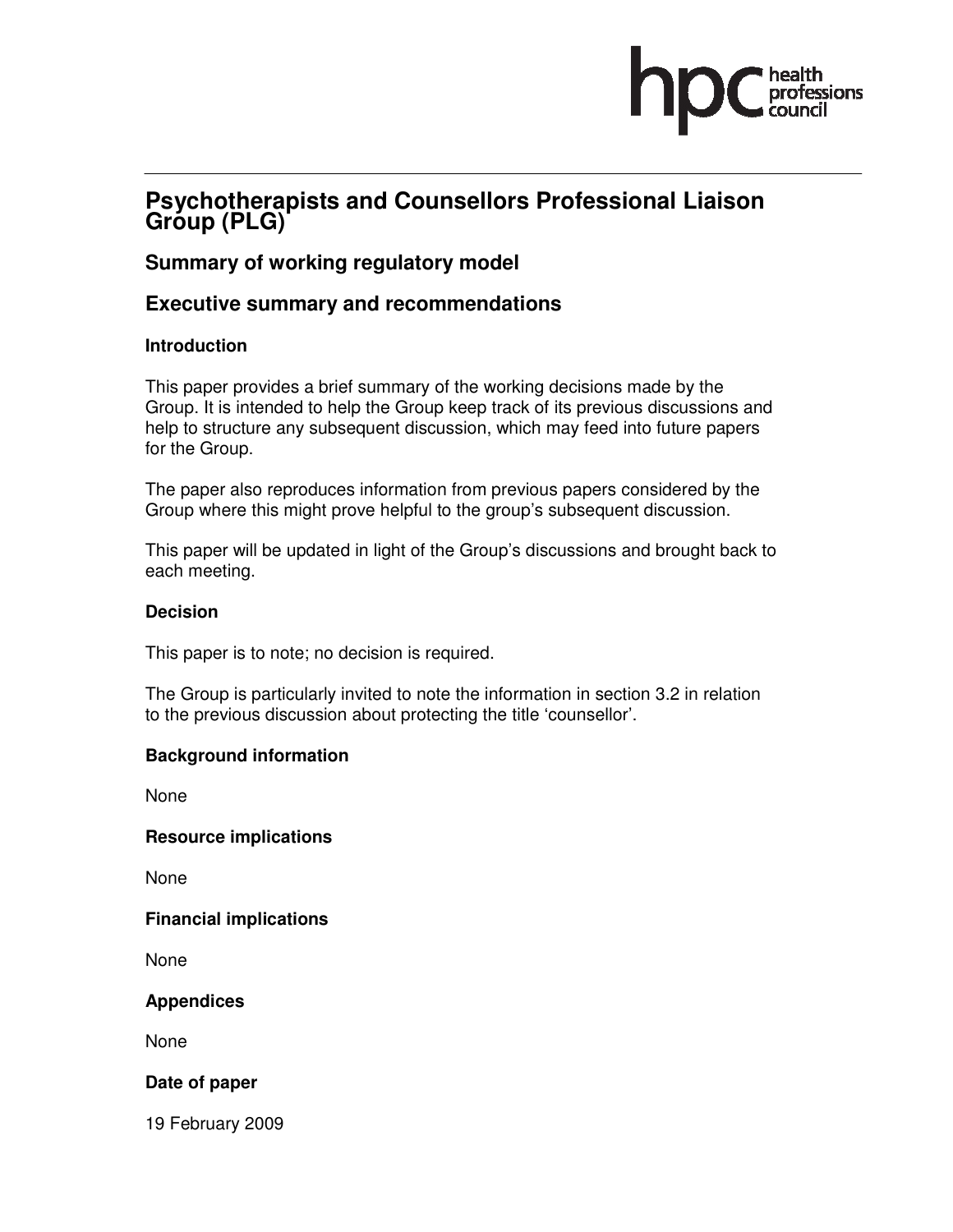# **Summary of working model**

# **1. Introduction**

At the PLG meeting on 28 and 29 January 2009, the Group discussed how the Register for psychotherapists and counsellors should be structured. The Group considered the structure of the Register and protected titles.

The Group agreed early on that decisions taken were inevitably working positions which would need to be tested at future meetings. This paper provides a summary of the working model that emerged from the Group's discussions.

#### **1.1 Summary of working decisions**

The following working decisions were made about the structure of the Register and protected titles.

- To structure the Register to differentiate between psychotherapists and counsellors.
- To protect the title 'psychotherapist' and explore the possibility of protecting the title 'counsellor'.

A brief summary of relevant information is given in subsequent sections. Information reproduced from previous papers considered by the Group is included where this might be helpful to ongoing discussions.

# **2. Structure of the Register**

#### **2.1 Differentiation**

The group considered whether or not there should be a differentiation in the Register between psychotherapists and counsellors.

The implications of differentiation were considered by the group and are reproduced from the paper considered at the last meeting below.

Differentiation between psychotherapists and counsellors would mean:

- There would be two sets of profession-specific standards of proficiency setting out the standards required for safe and effective practice.
- Practitioners would have access to the title(s) for psychotherapists, or the title(s) for counsellors, or both if they were dual registered.
- There would be approved qualifications for each i.e. approved qualifications leading to the eligibility to register and use the title(s) for psychotherapists, and approved qualifications leading to the eligibility to register and use the title(s) for counsellors. Some programmes might be successful in being approved for both.
- The threshold educational level has to be set at the level necessary to achieve the standards of proficiency. As there would be two separate sets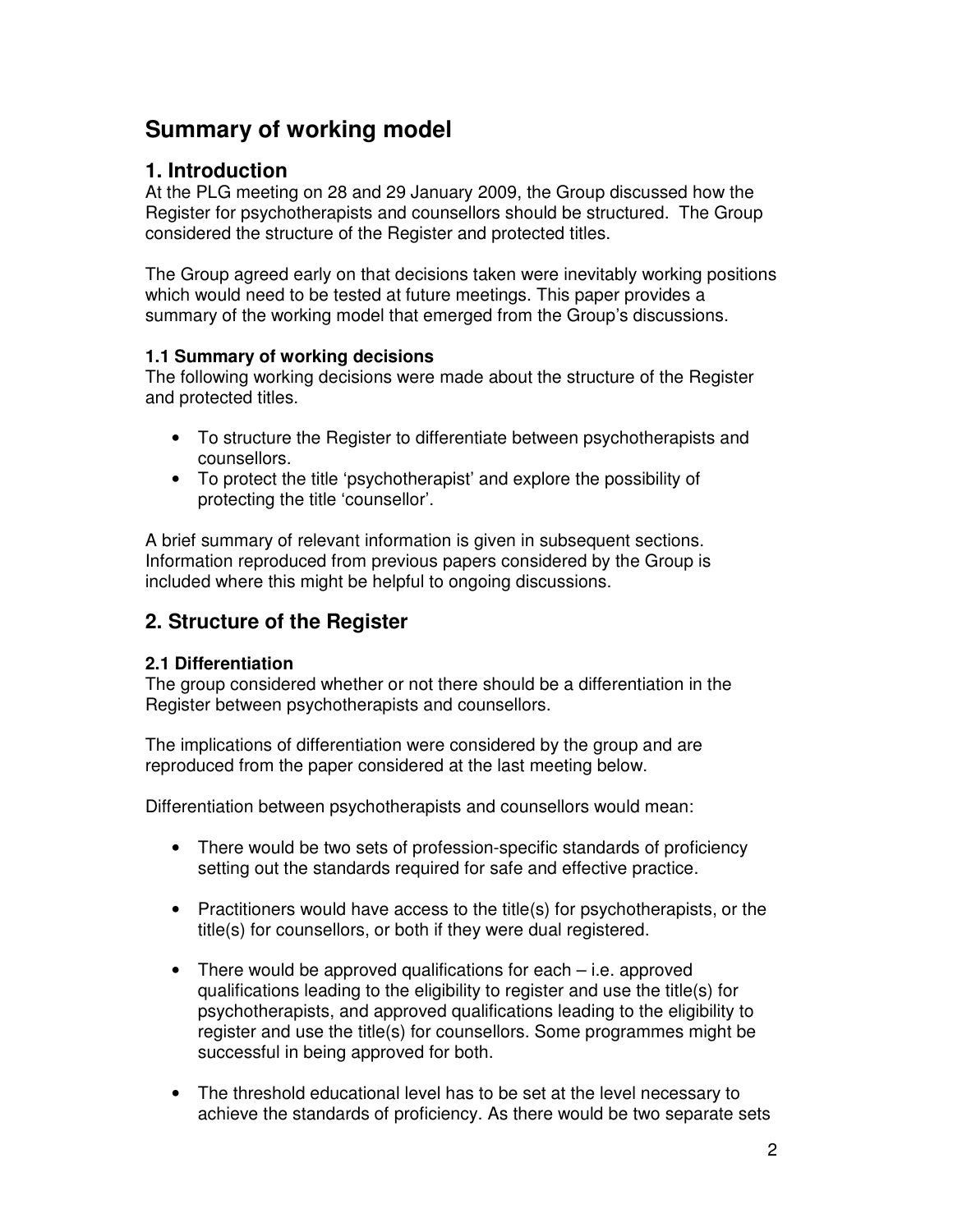of standards of proficiency, this would mean that the level could potentially be set at different levels for psychotherapists and counsellors.

No differentiation between psychotherapists and counsellors would mean:

- There would be one set of standards of proficiency setting out the standards required for safe and effective practice.
- Practitioners would have access to any protected titles for the part of the Register (e.g. they could use both 'psychotherapist' and 'counsellor').
- There would be approved qualifications that lead to the eligibility to register and use any of the protected titles.
- The threshold educational level has to be set at the level necessary to achieve the standards of proficiency. As there would be one set of standards of proficiency, this would mean that only one level could be set for entry to the part of the Register.

In the working model of differentiation between psychotherapists and counsellors, a title (or titles) would be protected for each of psychotherapists and counsellors.

This approach would rely upon being able to specify differentiated standards of proficiency for psychotherapists and for counsellors so would need to be tested when the group considers the standards of proficiency at a later meeting.

The Group further agreed that any standards of proficiency should contain three elements:

- Generic standards of proficiency (applying across all of the professions regulated by the HPC).
- Profession specific standards which would be common to both psychotherapists and counsellors.
- Profession-specific standards for psychotherapists; and professionspecific standards for counsellors.

These structures are outlined in the minutes being considered at this meeting of the PLG.

#### **2.2 Psychotherapeutic counsellors**

The consensus agreement of the group was that the Register should not differentiate between psychotherapeutic counsellors and counsellors. However, this was flagged as a topic that the might be raised at future meetings.

#### **2.3 Modality**

The Group considered whether the Register should be further differentiated by modality.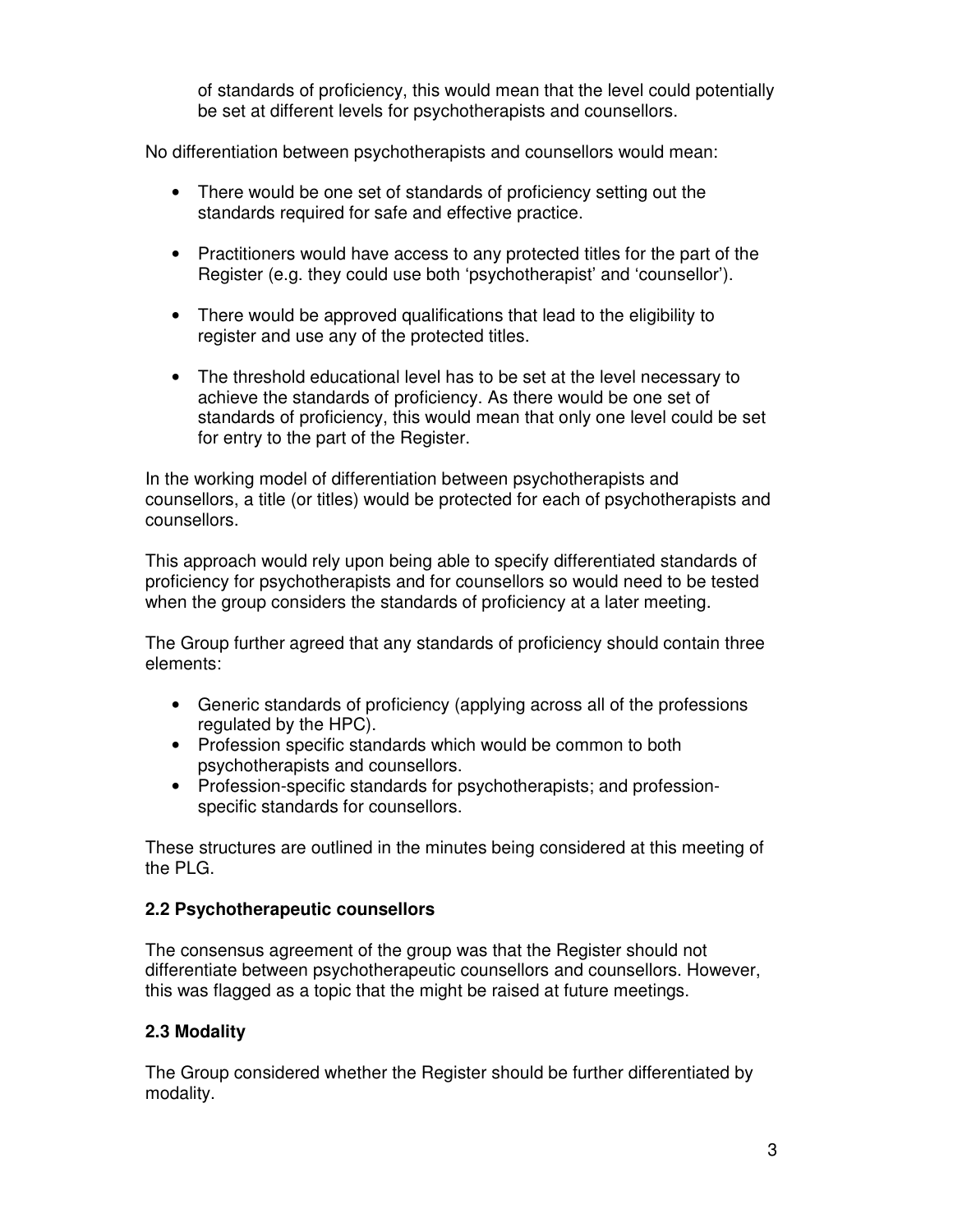The implications of differentiation by modality were considered by the Group and are reproduced below from the paper considered at the last meeting.

A modality specific approach to regulation would mean the following.

- $\circ$  Adjectival titles relating to a discrete range of identified modalities would be protected. These titles would only be available to those practitioners who had trained in / demonstrated competence in the relevant modality. In order to avoid the evasion of registration, the protection of additional titles for the whole part of the Register might be considered – e.g. protecting the stem 'psychotherapist' to prevent its use by those who were not registered.
- $\circ$  Registered practitioners would still be able to use other, non-protected adjectives to describe their area of work, as long as they did not use another protected title to which they were not entitled; and did not mislead the public as to their qualifications and experience, or work outside their scope of practice.
- $\circ$  Standards of proficiency would be produced which describe the standards of safe and effective practice necessary in order to practice in each modality. (The existing standards for arts therapists might provide a model for this.)
- o Pre-registration education and training programmes would be approved against the standards of education and training to ensure that they successfully delivered the standards of proficiency relating to the specific modality.
- o Members of the public wishing to search the Register would be able to check whether someone was qualified to practise and use the protected title in a particular modality.

An approach to regulation that was not modality specific would mean the following.

- $\circ$  A smaller number of titles would be protected. For example, the stems counsellor and psychotherapist might be protected. As the stem would be protected, this would cover usage of these titles as part of an adjectival descriptor. For example, someone using the title 'psychodynamic' in front of psychotherapist would need to be registered. If there was differentiation between psychotherapists and counsellors, additional protected titles might be considered, for psychotherapists, for counsellors, or for the whole part of the Register, in order to prevent the evasion of registration.
- o Registered practitioners would be able to use adjectives in front of the protected title to describe their area of work as long as they did not use another protected title to which they were not entitled; and did not mislead the public as to their qualifications and experience, or work outside their scope of practice.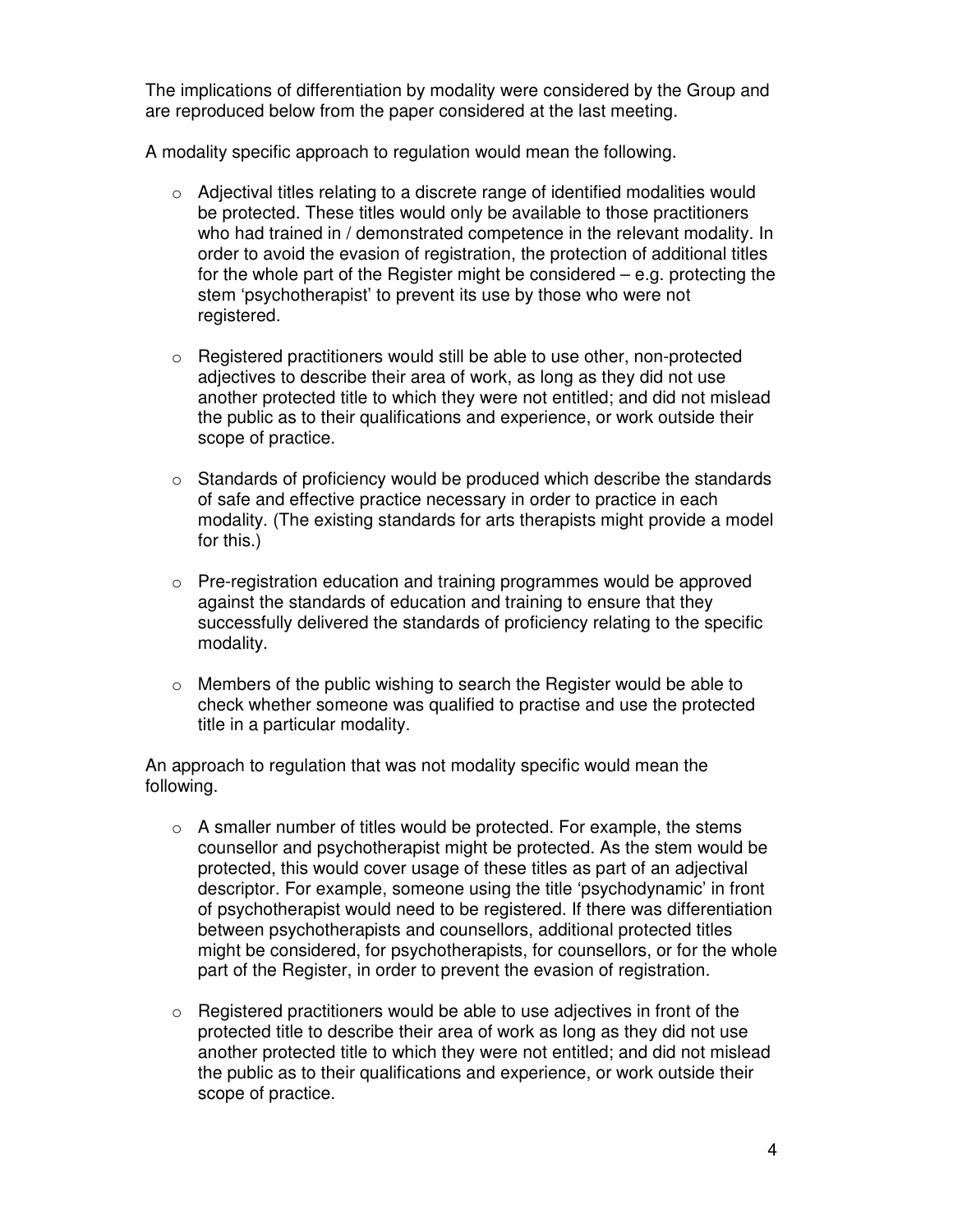- $\circ$  Standards of proficiency would be produced which describe the standards of safe and effective practice necessary in order to practice as a psychotherapist/counsellor, or separately as a psychotherapist, and as a counsellor. (The existing standards for clinical scientists might provide a model for this.)
- o Pre-registration education and training programmes would be approved against the standards of education and training to ensure that they successfully delivered the standards of proficiency.
- $\circ$  Members of the public wishing to search the Register would be able to check whether someone was fit to practise as a psychotherapist/counsellor, or as psychotherapist, or as a counsellor.

The Group overall decided that the working assumption was that the Register would not differentiate between modalities. However, it was agreed that this would need to be revisited in light of the Group's discussions about education and training.

#### **2.4 Client groups**

The Group discussed whether the Register should differentiate between those qualified to work with children and young people and those qualified to work with adults.

This topic may need to be revisited in light of the Group's decision in relation to modality specific differentiation (see 2.3).

# **3. Protected titles**

#### **3.1 Psychotherapist**

The title psychotherapist would become protected. Any further discussion about modality specific titles may influence the decisions in this area.

#### **3.2 Counsellor**

The arguments for and against protecting the title 'counsellor' discussed by the Group / summarised in the previous papers considered are reproduced below.

The arguments for protecting the title 'counsellor' include:

- The title has wide currency and is used by a large number of practitioners.
- The title is readily recognised and understood by members of the public.
- The title is not widely used outside of therapeutic settings.
- If the title 'counsellor' was not protected this would mean that a significant number of practitioners would not need to register and might choose not to.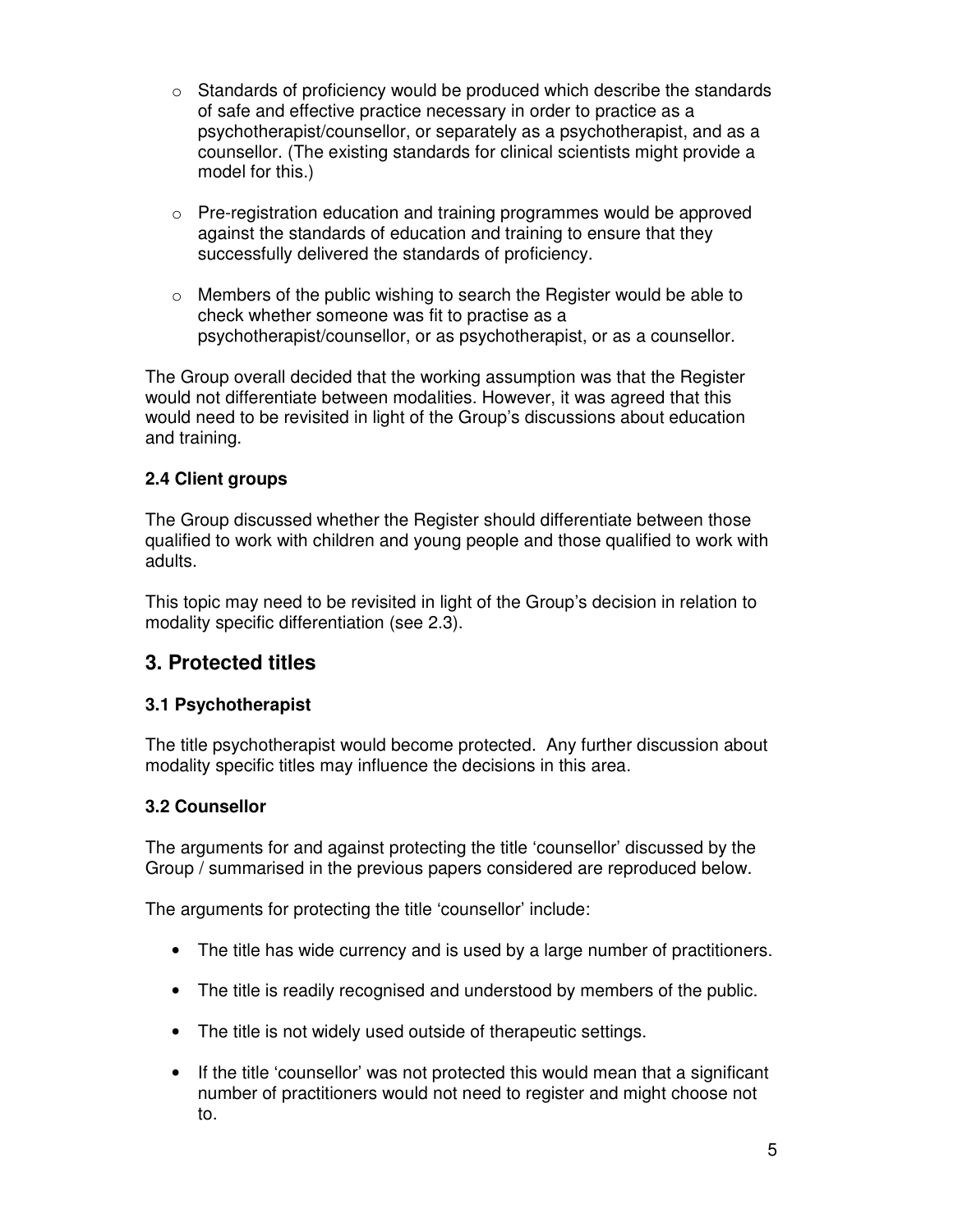The arguments against protecting the title 'counsellor' include:

- The title is often misunderstood and is in use outside of therapeutic settings.
- The title cannot be protected because of its use outside of therapeutic settings.
- Adjectival titles suggested in the Call for Ideas/discussed in the last meeting included therapeutic counsellor; psychotherapeutic counsellor; registered counsellor.

The Group agreed that it was preferable that 'counsellor' should be protected but that 'registered counsellor' or another similar title might be protected instead.

The HPC Executive has undertaken some initial investigations into whether it might be possible legally to protect the title 'counsellor', perhaps by attempting to differentiate in law between uses of the title in other contexts, so that the circumstances in which there would be an 'intent to deceive' are made clear. This work is ongoing.

A paper will be brought back to the Group at its April meeting and the Group invited to agree appropriate recommendations on this topic.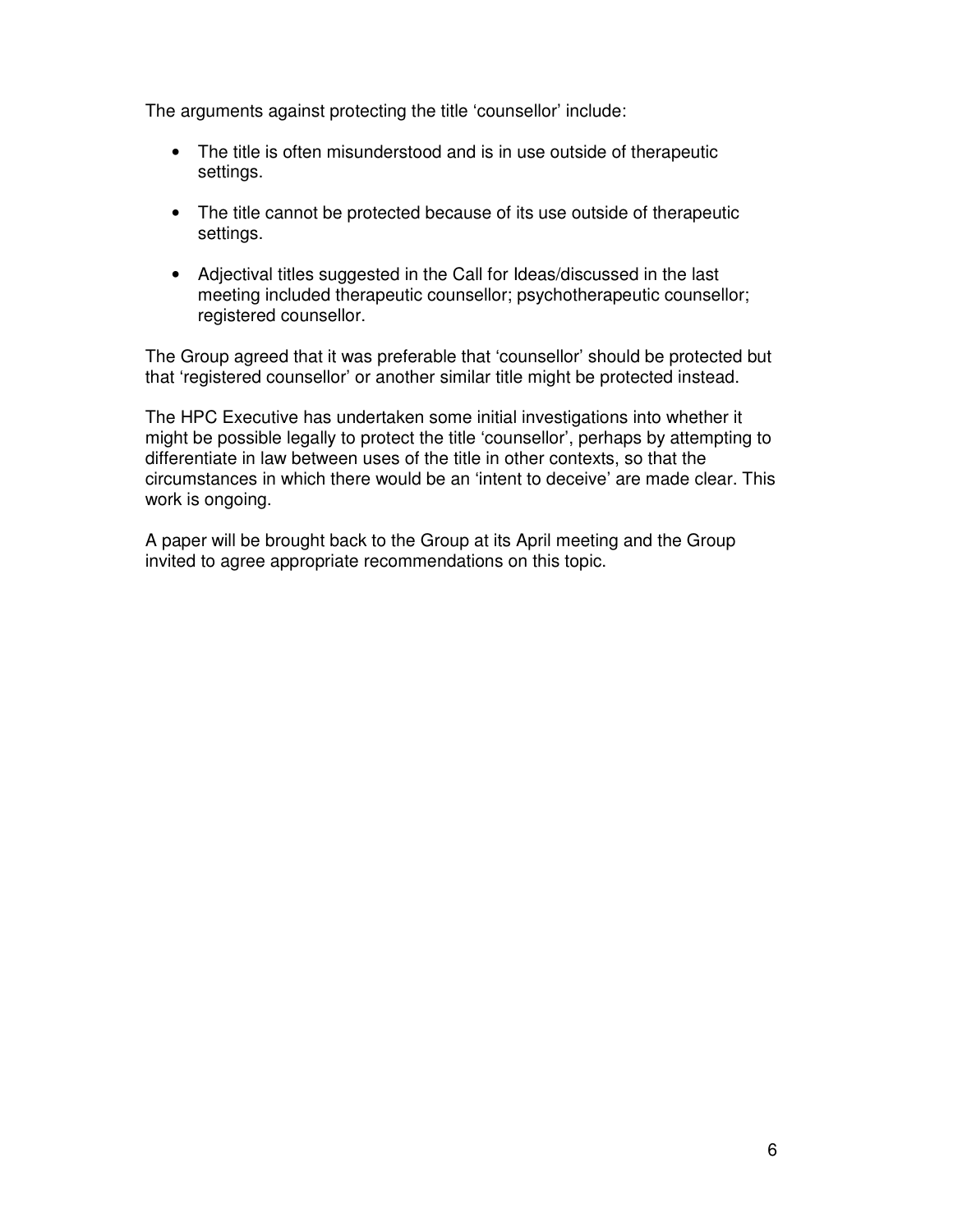#### **Appendix 1: Background information reproduced from 'Structure of the Register and protected titles' (considered by the Group at its meeting on Wednesday 28 January 2009 and Thursday 29 January 2009)**

#### **1.1 The structure of the Register**

In the call for ideas we asked for views about how the Register should be structured for psychotherapists and counsellors.

#### **1.1.1 About the structure of the Register**

The HPC Register is currently structured into thirteen parts. Each of the parts has at least one protected title (please see section 1.2.3).

Figures 1, 2 and 3 below and overleaf illustrate how different parts of the existing HPC Register are structured.





The structure of the Register for chiropodists / podiatrists does not differentiate between 'chiropodists' and 'podiatrists'. Someone who successfully completes an approved programme is registered in the part of the Register and has access to both titles.

A consequence of this is that there is a single set of standards for safe and effective practice ('Standards of proficiency') for this part of the Register. The approved pre-registration programmes may differ in content and title but there is no differentiation between 'chiropody' programmes and 'podiatry' programmes.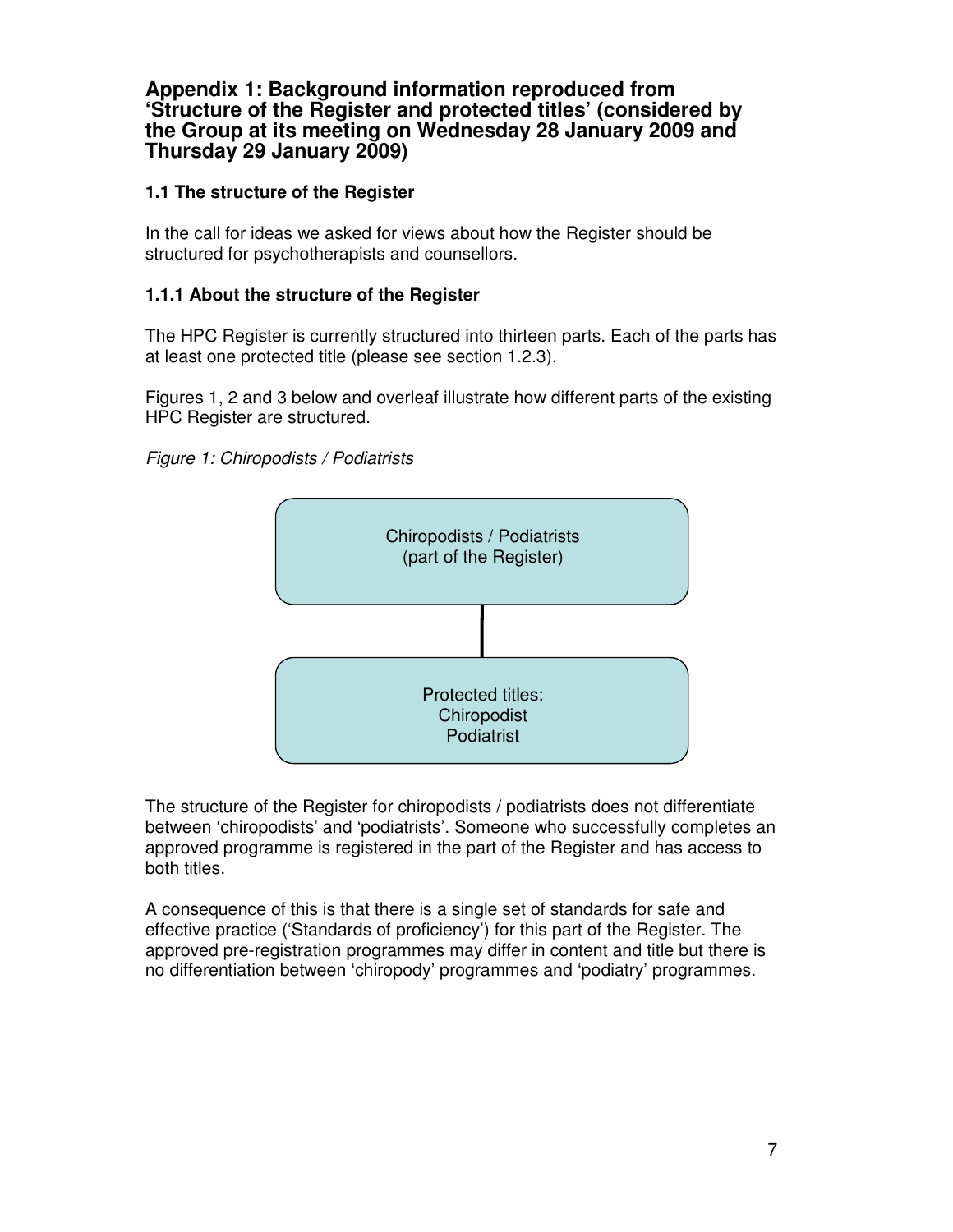#### Figure 2: Radiographers



The structure of the Register for radiographers differentiates between diagnostic radiographers and therapeutic radiographers. Someone who successfully completes an approved programme in diagnostic radiography is registered in that part of the Register and has access to the protected titles 'radiographer' and 'diagnostic radiographer'. However, they would not have access to the protected title for therapeutic radiographers; there are separate approved pre-registration education and training programmes leading to the eligibility to use this title.

A consequence of this is that there are separate profession-specific standards in the standards of proficiency for radiographers that apply only to diagnostic radiographers and those that apply only to therapeutic radiographers. This structure relies upon differentiation in education and training programmes (i.e. there are approved programmes in diagnostic radiography and approved programmes in therapeutic radiography).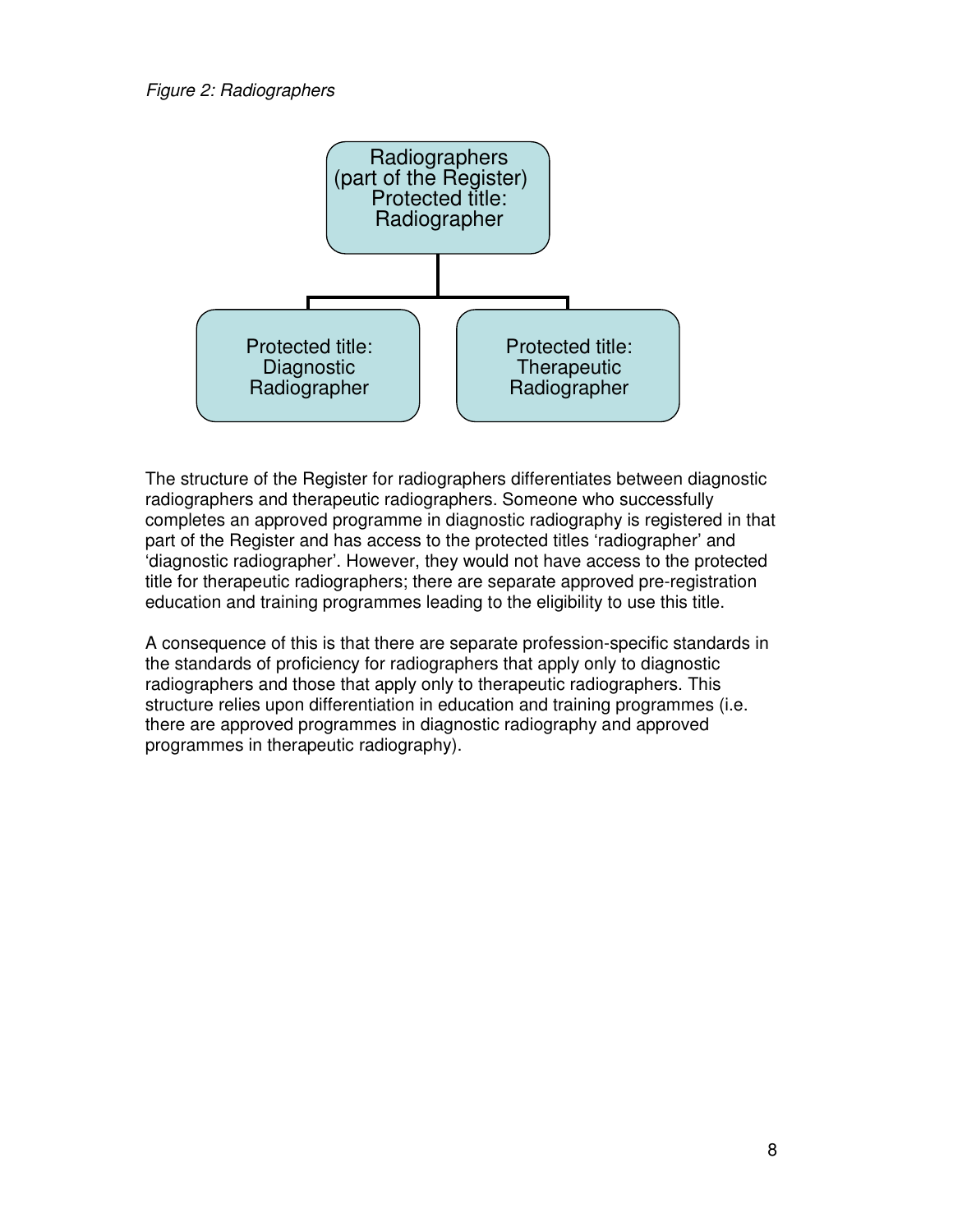Figure 3: Practitioner psychologists (proposed)



The diagram above is the proposed structure of the Register for the regulation of practitioner psychologists. The structure of the Register differentiates between the seven different domains of practitioner psychology and their respective protected titles. For example, someone who successfully completes an approved programme in sport and exercise psychology will in future be able to register in the practitioner psychologists part of the Register with access to the proposed protected title 'sport and exercise psychologist'. However, they would not have access to the protected titles for the other domains.

A consequence of this is that the draft standards of proficiency consulted on between December 2007 and February 2008 included profession-specific standards which apply only to specific domains (e.g. only for health or forensic psychologists). This structure relies upon differentiation in education and training programmes (i.e. there are separate programmes of education and training for each domain).

N.B. The proposed structure for the practitioner psychologists also includes two proposed protected titles which would be available to the whole part of the Register (i.e. to registrants in every domain) – practitioner psychologist and registered psychologist.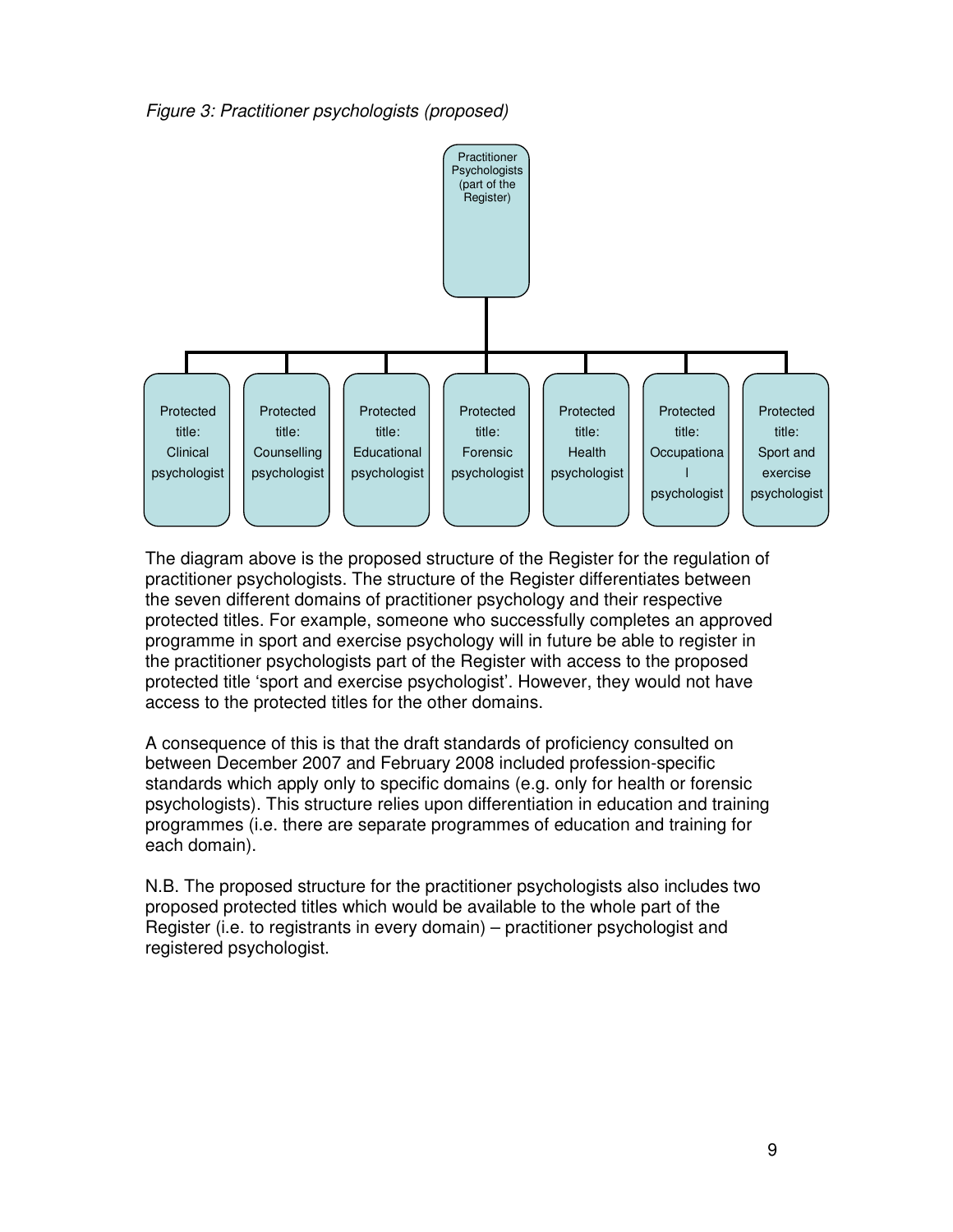#### **1.1.2 Dual registration**

A small number of existing HPC registrants are dual registered with other statutory healthcare regulators or are registered in more than one part of the HPC Register.

For example, some operating department practitioners are also nurses; some physiotherapists are also registered as podiatrists. Other registrants may be registered with voluntary organisations – e.g. some art therapists are also members of psychotherapy and counselling registers.

Each part of the Register attracts a registration fee. Therefore, someone who was registered as both a physiotherapist and a podiatrist would pay two registration fees. Whether they needed to be registered twice would be a professional decision for the individual, taking into account the role they were undertaking. However, if they wished to use a protected title they would need to be registered in the relevant part of the Register.

However, someone 'registered more than once' in the same part of the Register would not need to pay two registration fees. For example, someone who was both a diagnostic and a therapeutic radiographer would only pay one registration fee. They would have one registration record but would have access to both protected titles and these would appear on their registration certificate.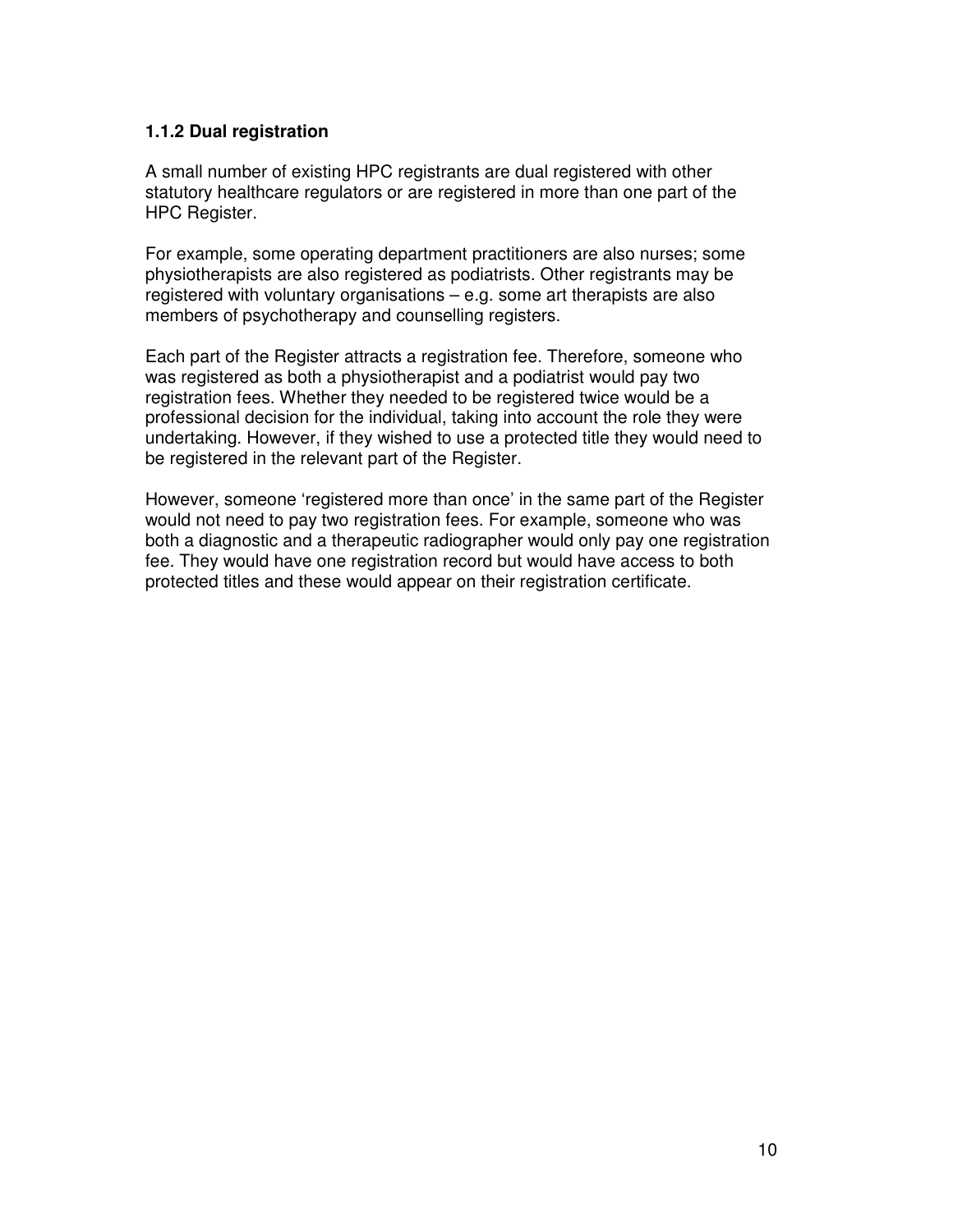# **1.2 Protected titles**

In the call for ideas, we also asked which titles should be protected and why.

#### **1.2.1 About protected titles**

The HPC regulates by protection of title. Each of the professions regulated has at least one title which is protected in law. This means that only someone who is registered in the relevant part of the HPC Register is able to use that protected title.

The HPC's powers to protect titles are contained within Article 6 (2) of the Health Professions Order 2001 ('the Order'). The parts of the Register and the protected titles are set out in a schedule to the Health Professions Council (Parts and entries in the Register) Order of Council 2003.

#### **1.2.2 Protection of function**

The HPC regulates by protection of title. This approach to regulation tends to be common amongst the UK regulators of healthcare professionals. However, some regulators also have protection of function. This means that a particular task or role is protected by law and can only be undertaken by someone who is registered.

An example of this is the fitting of contact lenses which has to be undertaken by someone who is appropriately qualified and registered with the General Optical Council. Internationally, some of the state boards in the United States regulate by protection of function – their legislation prescribing what licenses in each profession can and cannot do.

Sometimes other legislation outside of professional registration also acts to protect or 'restrict' certain functions. For example, only a podiatrist who successfully completes approved education and training and has their entry in the Register appropriately annotated is able to supply certain prescription only medicines and administer certain local anaesthetics. This is a requirement under the Prescription Only Medicines (Human Use) Order 1997, an Order under the Medicines Act 1968.

The relative advantages and disadvantages of protection of title versus protection of function are often the subject to debate. A common criticism of protection of title is that this does not prevent individuals who wish to avoid regulation 'rebranding' their services and continuing in practice.

Conversely, a common criticism of protection of function is that this would fetter the change and development of professions, and the emergence of new roles and new professions. Further, whilst it might be possible to define in law specific 'physical' functions that are specific to a small number of professions, this may be far more problematic for other professions where the nature of the intervention would be far harder to define in law. In addition, multi-disciplinary team working means that tasks that in the past that may have been undertaken by one profession are now undertaken by a variety of different professions.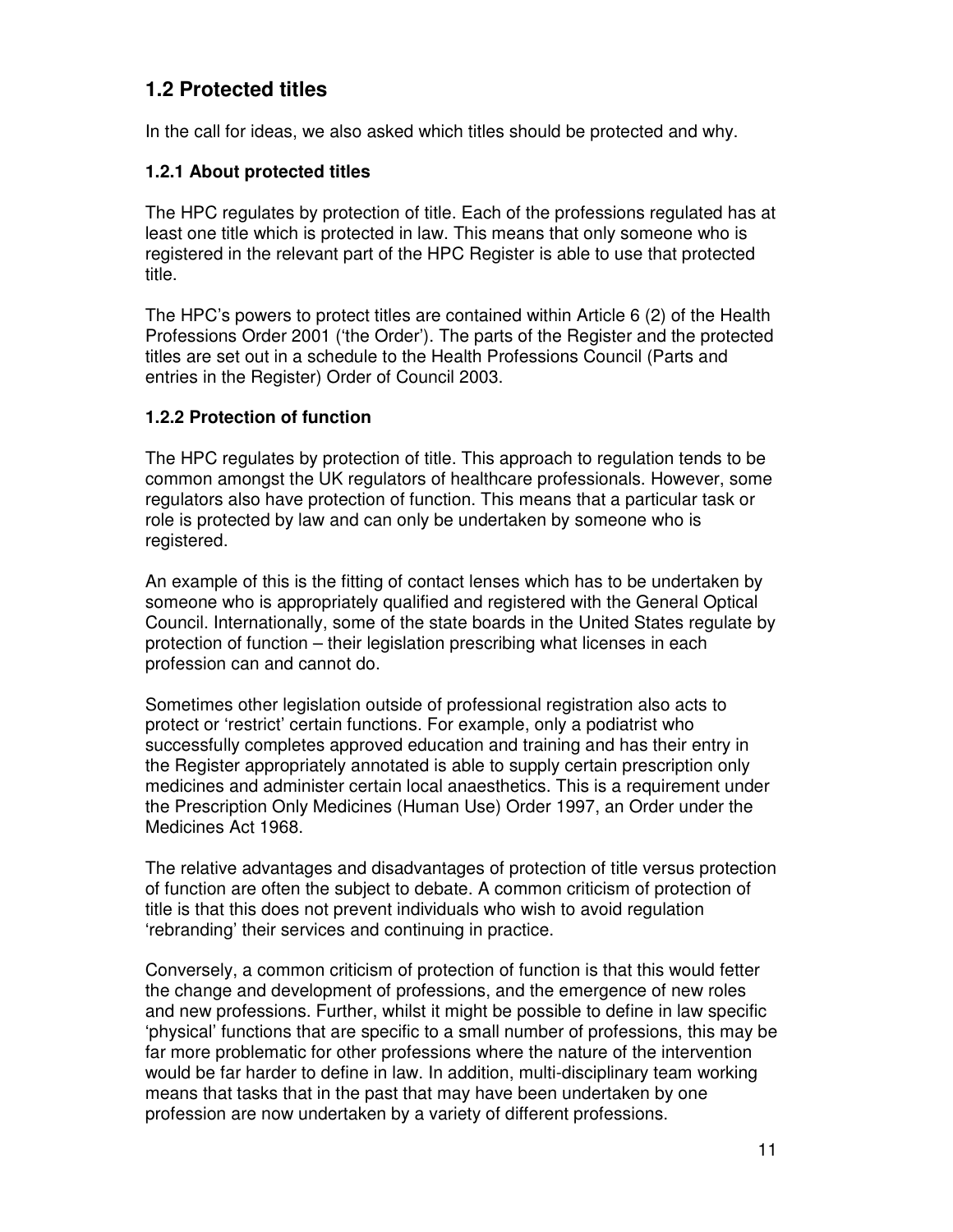#### **1.2.3 Existing protected titles**

A list of the existing protected titles is provided below for information.

| <b>Part of the Register</b>        | <b>Protected title(s)</b>         |
|------------------------------------|-----------------------------------|
|                                    |                                   |
| Arts therapists                    | Art psychotherapist               |
|                                    | <b>Art therapist</b>              |
|                                    | Dramatherapist                    |
|                                    | Music therapist                   |
|                                    |                                   |
| <b>Biomedical scientists</b>       | <b>Biomedical scientist</b>       |
|                                    | Medical laboratory technician     |
|                                    |                                   |
| Chiropodists / Podiatrists         | Chiropodist                       |
|                                    | Podiatrist                        |
|                                    |                                   |
| <b>Clinical scientists</b>         | <b>Clinical scientist</b>         |
|                                    |                                   |
| <b>Dietitians</b>                  | <b>Dietitian</b>                  |
|                                    | Dietician                         |
| Occupational therapists            | Occupational therapist            |
|                                    |                                   |
| Operating department practitioners | Operating department practitioner |
|                                    |                                   |
| Orthoptists                        | Orthoptist                        |
|                                    |                                   |
| Prosthetists / Orthotists          | Prosthetist                       |
|                                    | Orthotist                         |
|                                    |                                   |
| Paramedics                         | Paramedic                         |
|                                    |                                   |
| Physiotherapist                    | Physiotherapist                   |
|                                    | Physical therapist                |
|                                    |                                   |
| Radiographer                       | Diagnostic radiographer           |
|                                    | Therapeutic radiographer          |
|                                    |                                   |
| Speech and language therapist      | Speech and language therapist     |
|                                    | Speech therapist                  |

In some professions more than one title is protected. This is often where there is differentiation in education and training and standards of safe and effective practice between titles - for example, the arts therapists and radiographers parts of the Register.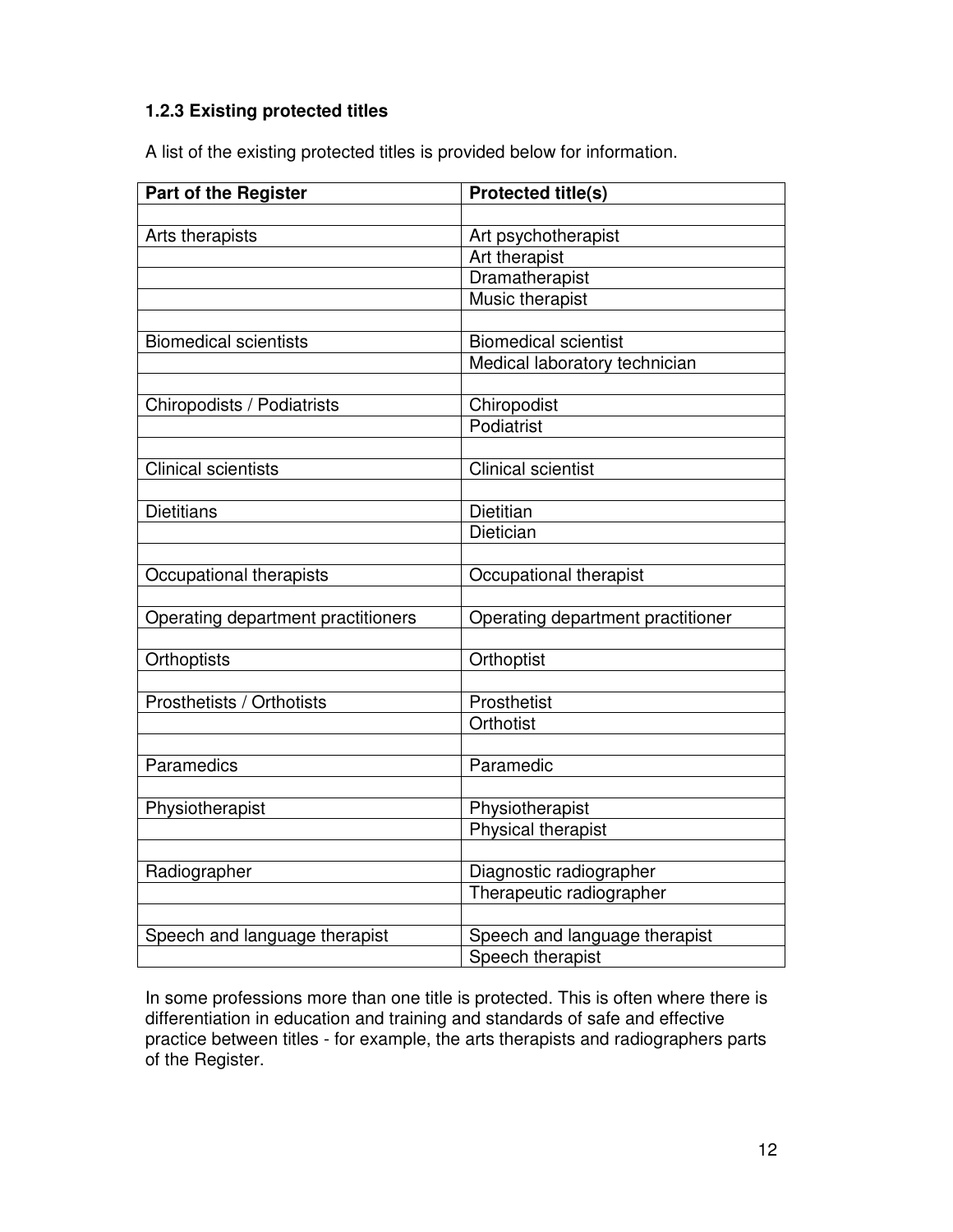However, in some parts of the Register where there is no differentiation, more than one title is protected. For example, for chiropodists / podiatrists both titles are in wide current usage. They are sometimes used interchangeably by practitioners and therefore both titles are protected.

In other instances, more than one title is protected to prevent an obvious evasion of protection of title. For example, the title 'physical therapist' is not commonly used by physiotherapists in the UK but is used internationally, and is therefore protected to prevent an obvious evasion of registration.

#### **1.2.4 Legal powers**

The HPC's powers relating to protection of title are included in the Order and reproduced below. These powers are explained further overleaf.

Article 39 of the Order sets out a number of offences relating to the misuse of protected titles.

Article 39 (1) of the Order says:

Subject to paragraph (2), a person commits an offence if with intent to deceive (whether expressly or by implication)—

- (a) he falsely represents himself to be registered in the register, or particular part of it or to be the subject to any entry in the register;
- (b) he uses a title referred to in article  $6(2)$  to which he is not entitled;
- (c) he falsely represents himself to possess qualifications in a relevant profession.

Article 39 (3) of the Order says:

A person commits an offence if—

(a) with intent that any person shall be deceived (whether expressly or by implication) he causes or permits another person to make any representation about himself which, if made by himself with intent to deceive, would be an offence under paragraph (1); or which

- (i) is false to his own knowledge; and
- $(ii)$  if made by the other person would be an offence by him under paragraph (1)

#### **1.2.5 Grandparenting**

Whenever a profession becomes statutorily regulated for the first time, and a title or titles are protected, there will be a time limited 'grandparenting' period.

The 'grandparenting window' allows people who have previously been practising the profession, but who could not become voluntarily registered, to apply for registration, provided that they can meet certain criteria.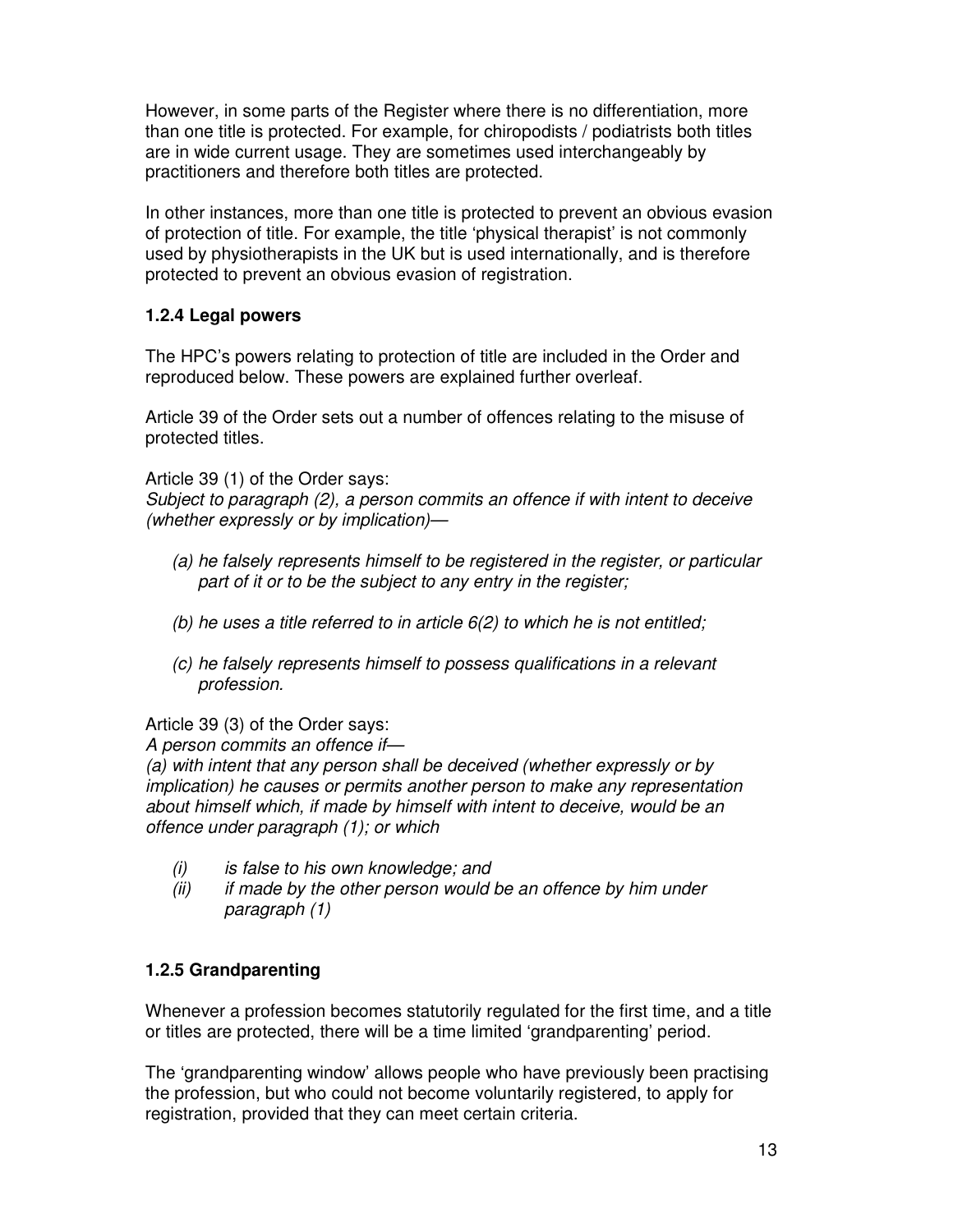After the grandparenting period has closed, the only way to become registered for UK-trained individuals is to successfully complete a programme approved by the HPC.

As the grandparenting period is about protecting the acquired rights of those who have been in practise before the opening of the statutory register, the Order provides an exemption for those who continue to use a protected title without being registered during the grandparenting period.

Someone who has been using the relevant title before the opening of the Register can continue to do so until the end of the grandparenting period or until such time as a final decision is reached on their application. This means that someone who makes a grandparenting application at the end of the period can carry on using that protected title until a final decision has been made on their application, including any appeal. (The PLG will consider the topic of grandparenting at a future meeting.)

#### **1.2.6 Prosecution of cases**

The HPC's legal powers outlined in section 1.2.4 mean that it can prosecute individuals who use a protected title whilst not registered, if they do so with 'intent to deceive'. A person found guilty can be liable to a fine on level 5 of the standard scale (up to £5000).

This means that in any proceedings brought by the HPC, the HPC has to prove that the title was used with the intention of misleading members of the public. The intention to deceive can be both express and implied. This means that the HPC is able to deal with cases where the title may not be used, but its use is implied in others ways.

To illustrate:

- 1. An individual advertises in a directory service as a physiotherapist but is not registered. This person could be liable for prosecution under Article 39 (1) b; there is evidence of an express use of a protected title to which the individual is not entitled.
- 2. An individual advertises in a directory service, is not registered, and does not use the protected title 'physiotherapist'. However, in their advert they say that one of the services they offer is 'physiotherapy'. This person could be liable for prosecution under Article 39 (1) b; the protected title is not used but its use is implied.

The two examples given on the previous page are not intended to be an exhaustive list of the kinds of cases that the HPC is able to handle. However, they do provide an illustration of how the legislation functions.

The HPC's fitness to practise department is responsible for investigating complaints about protection of title. Case Officers are responsible for gathering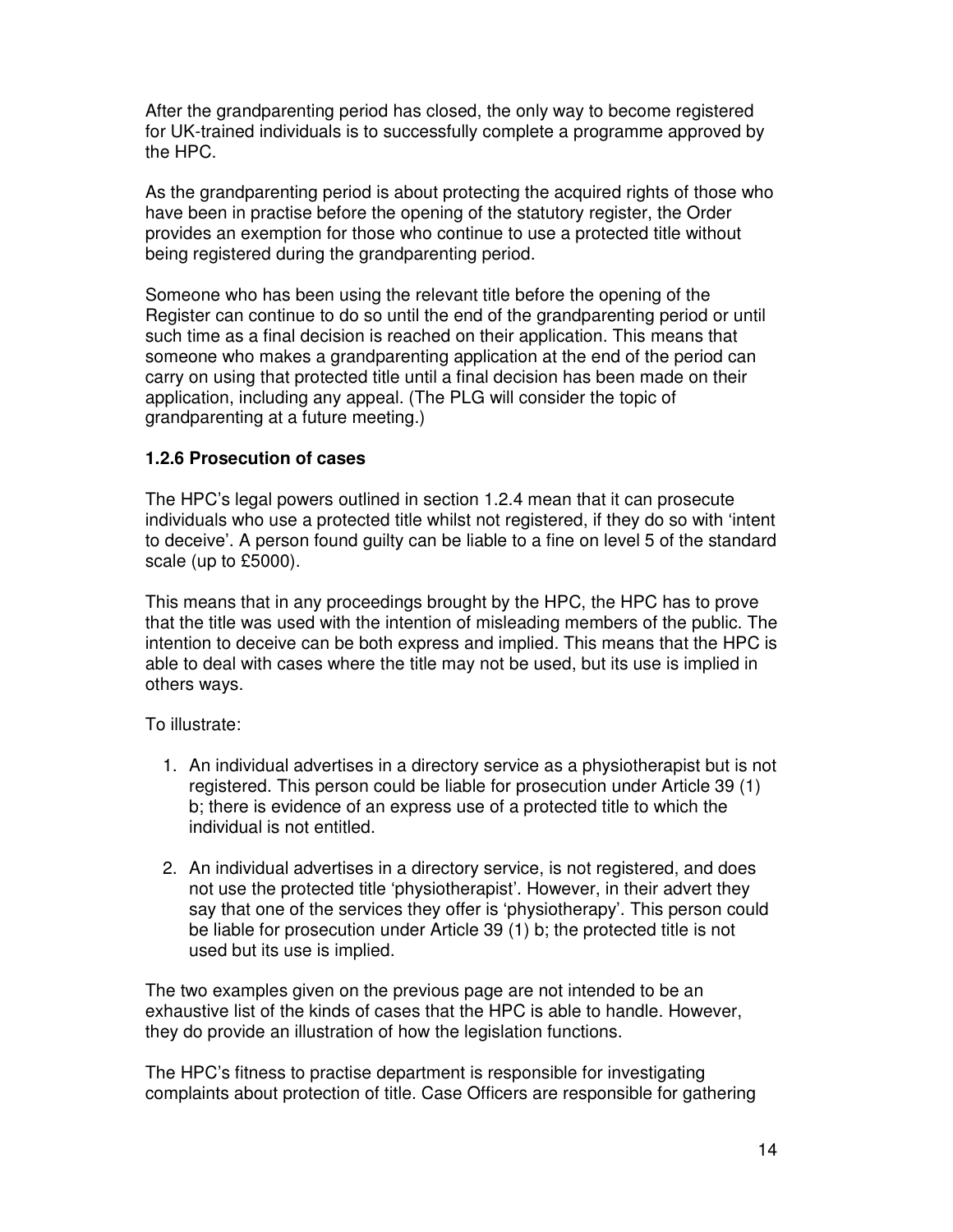relevant information to ascertain whether an offence might have been committed. In summary, a three stage process is normally followed:

- The person concerned is asked to explain their alleged conduct (unless there is evidence that the complaint has no basis  $-$  e.g. the person is registered under another name).
- If there is clear evidence of an offence (or if no response as been received to correspondence), a cease and desist letter is sent, warning the individual that their misuse of a protected title must stop, or steps will be taken to prosecute.
- Dependent on the evidence and the response received, steps are taken to make a decision about prosecution, which may include obtaining witness statements and interviewing the alleged offender.

Information may also be passed to the police and trading standards as appropriate.

To date, the HPC has found that this approach has been an effective way to prevent the misuse of protected titles (please also see the section overleaf on communication). Whilst the HPC has not yet taken prosecution action itself, it has worked with the police and other agencies to assist in their investigations. For example, in November 2007 an individual was cautioned by Essex Police for misuse of the protected title 'physiotherapist'.

As the purpose of protection of title is the ability to take appropriate action against those who would mislead members of the public, there are some uses of a protected title that may not cause concern. For example, those undertaking training may use the title but with an adjective that makes it clear that they are not registered – for example by using the prefixes 'trainee' or 'student'. In these circumstances it is clear that the individual is in training and therefore there is no intention to deceive.

Other examples include the use of terms such as 'animal', 'equine', 'veterinary' or 'industrial' before the protected title which show there is no intention to deceive; the prefix clearly indicates that the person concerned does not treat human beings. For example, some individuals use the title 'animal physiotherapist' and provide physiotherapy solely for animals.